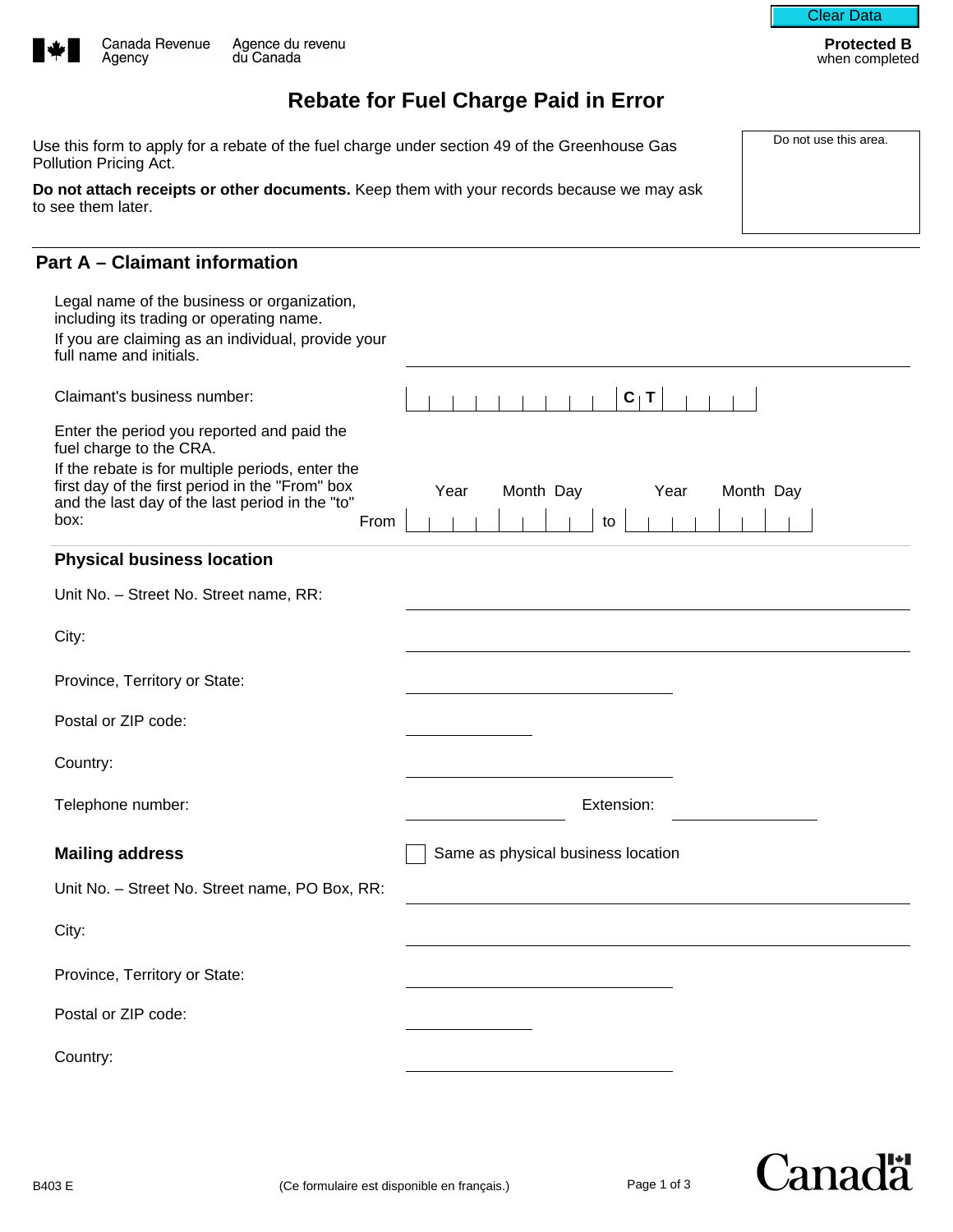### **Part B – Reason for rebate**

| Provide or explain the reason for the rebate<br>application by ticking the appropriate box. | A registered person reported and paid the fuel charge in error to the Canada Revenue Agency (CRA) |
|---------------------------------------------------------------------------------------------|---------------------------------------------------------------------------------------------------|
|                                                                                             | A farmer reported and paid the fuel charge in error to the CRA                                    |
|                                                                                             | A greenhouse operator reported and paid the fuel charge in error to<br>the CRA                    |
|                                                                                             | A fisher reported and paid the fuel charge in error to the CRA                                    |
|                                                                                             | Other, explain:                                                                                   |
|                                                                                             |                                                                                                   |

# **Part C – Rebate amounts**

Enter the period-end date, choose the appropriate fuel type and listed province, enter the quantity, rate, and amount of rebate(s) you are claiming in the appropriate column(s). For the rate, enter the rate in effect in the period\* the fuel charge was originally reported.

\*If you specify a period that spans January to April in Part A but are claiming a rebate for only January and April, include January on one row (2020-01-31) and April on the next row (2020-04-30).

| <b>Period-End Date</b> | <b>Fuel Type</b> | <b>Listed Province</b>   | Quantity | Rate | <b>Amount Claimed</b> |
|------------------------|------------------|--------------------------|----------|------|-----------------------|
|                        |                  | $\blacktriangledown$     |          |      |                       |
|                        |                  |                          |          |      | ÷                     |
|                        |                  | $\overline{\phantom{a}}$ |          |      | ÷                     |
|                        |                  |                          |          |      |                       |
|                        |                  | ▼                        |          |      |                       |
| Total amount claimed ▶ |                  |                          | l =      |      |                       |

#### **Part D – Rebate options**

Select the option that describes how you want your rebate issued or applied. To start direct deposit or to change your deposit information go to [Direct deposit – Canada Revenue Agency.](https://www.canada.ca/en/revenue-agency/services/about-canada-revenue-agency-cra/direct-deposit.html) Full or partial transfers may only be made to a program for the same legal entity business number (BN).

Select one of the following options:

| I want to receive my rebate by cheque or direct deposit             |      |           |
|---------------------------------------------------------------------|------|-----------|
| I want to transfer this rebate to my BN for this filing period-end: |      |           |
| Business number (15 digits):                                        |      |           |
|                                                                     | Year | Month Day |
| Transfer amount: \$                                                 |      |           |